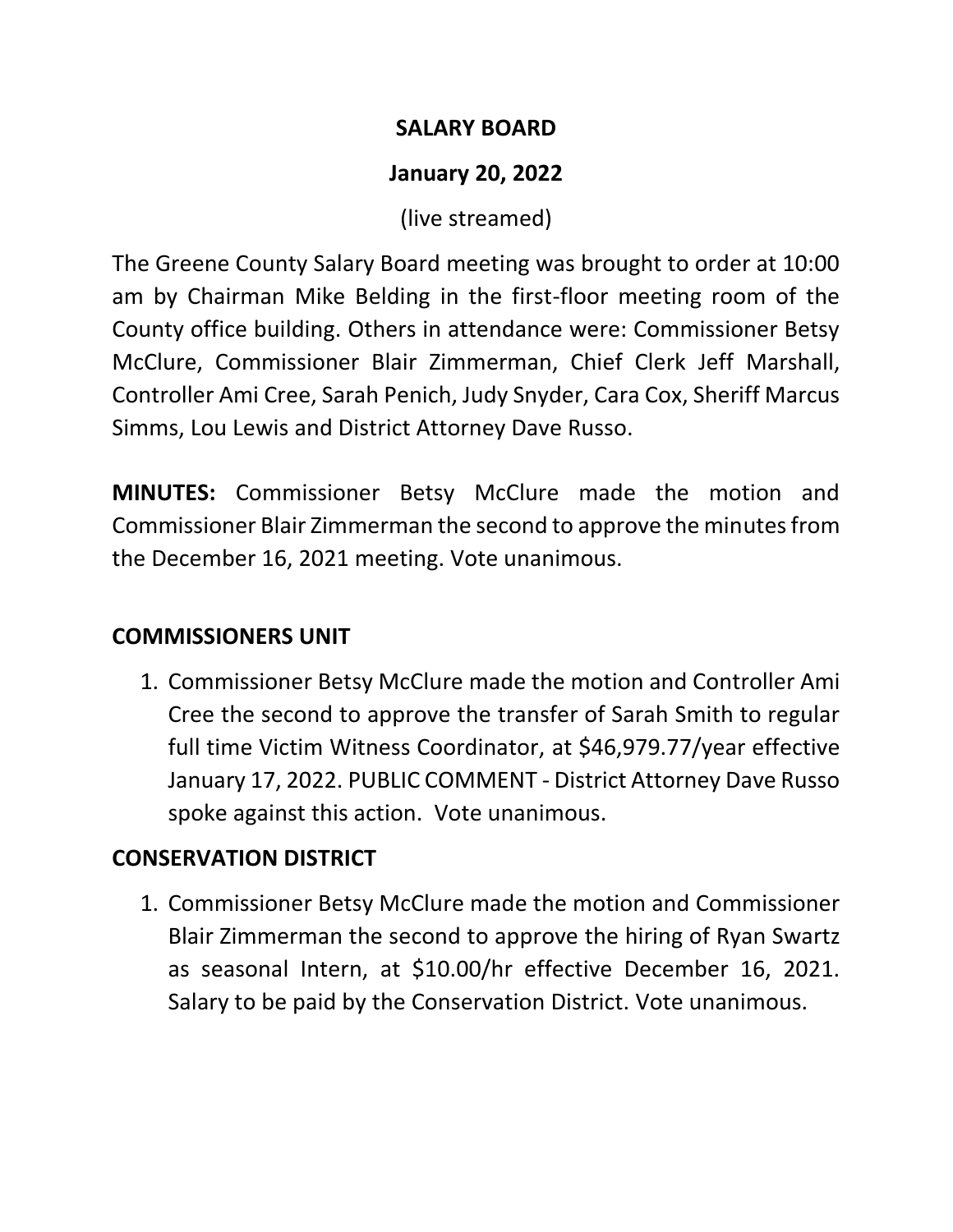### **COURTS**

1. Commissioner Betsy McClure made the motion and Controller Ami Cree the second to approve the hiring of Lori Tennant as regular full time Administrative Assistant I, \$12.92/hr (MG PG 1) effective December 20, 2021. Vote unanimous.

### **CYS**

- 1. Commissioner Betsy McClure made the motion and Commissioner Blair Zimmerman the second to approve the resignation of Michelle Harvey, regular full time Fiscal Assistant II, effective December 16, 2021. Vote unanimous.
- **2.** Commissioner Betsy McClure made the motion and Controller Ami Cree the second to approve the transfer of Allison Gerhardt to regular full time Caseworker, at \$18.80/hr (UMWA HS/CYS) effective January 18, 2022. Vote unanimous.

#### **EMA**

1. Commissioner Betsy McClure made the motion and Commissioner Blair Zimmerman the second to approve the promotion of Richard Policz to Director of Emergency Services at \$53,725.62/yr (MG PG 12 exempt) effective January 10, 2022. PUBLIC COMMENT - Sheriff Marcus Simms commented that Richard Policz has been very helpful to the Sheriff's Department and was happy to see this promotion being approved. Vote unanimous.

#### **JAIL**

1. Commissioner Betsy McClure made the motion and Controller Ami Cree the second to approve the temporary pay increase for Robert Rush and Robert Wilson, Corrections Officers, at \$15.77/hr effective November 28, 2021 as well as approving the promotion of Robert Rush and Robert Wilson to regular full time Corrections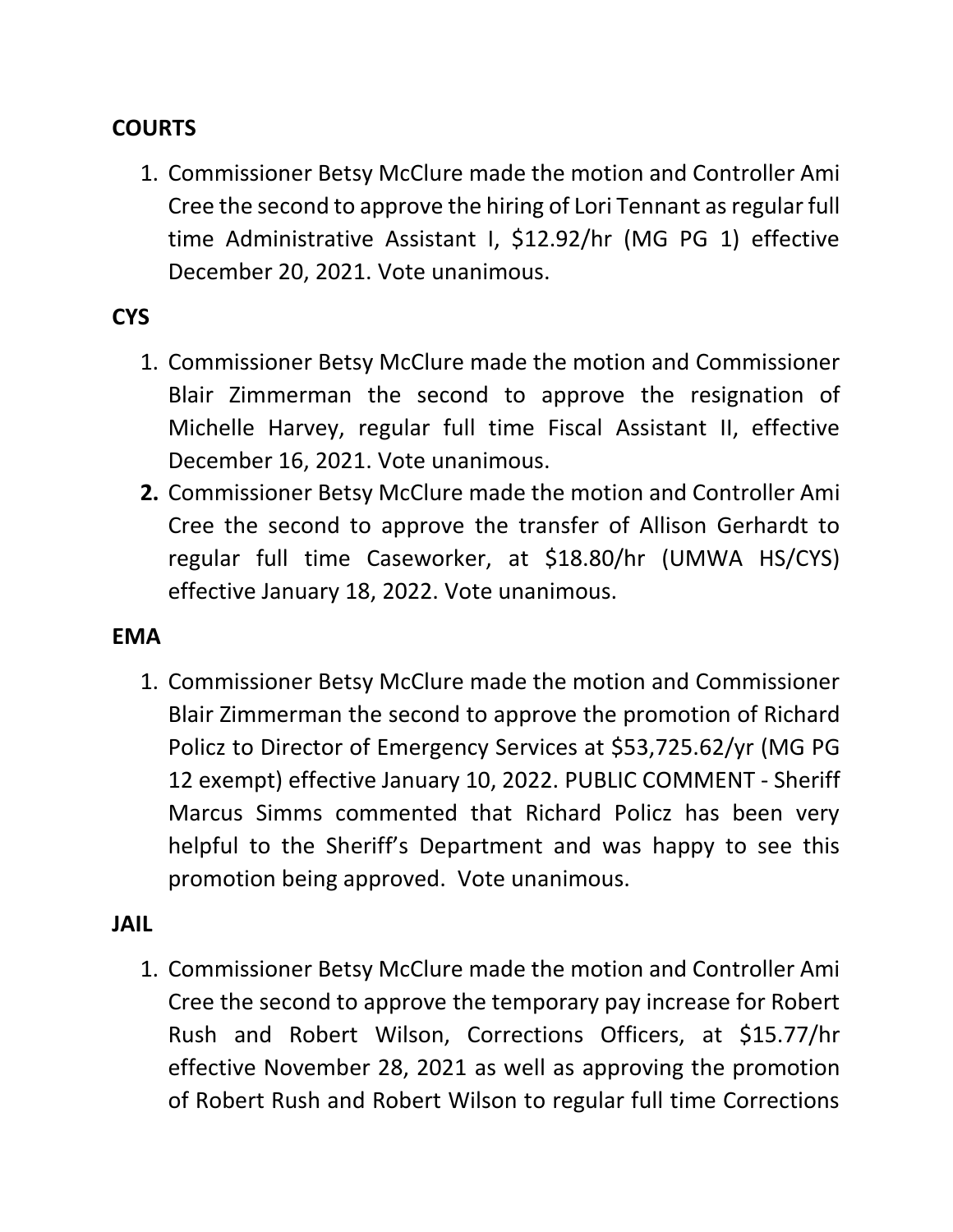Officer, at \$15.77/hr (SEIU Jail) effective December 13, 2021. Vote unanimous.

- 2. Commissioner Betsy McClure made the motion and Commissioner Blair Zimmerman the second to approve the resignation of James Roberts, regular full time Corrections Officer, effective December 10, 2021. Vote unanimous.
- 3. Commissioner Betsy McClure made the motion and Controller Ami Cree the second to approve the hiring of Raelynn Ringer as regular full time Food Service Worker, at \$14.52/hr (SEIU PG 10) effective December 20, 2021 and a resignation effective December 28, 2021. Vote unanimous.
- 4. Commissioner Betsy McClure made the motion and Commissioner Blair Zimmerman the second to approve the hiring of Deanna Anderson as regular full time Food Service Worker, at \$14.52/hr (SEIU PG 10) effective January 4, 2022. Vote unanimous.
- 5. Commissioner Betsy McClure made the motion and Controller Ami Cree the second to approve the hiring of Ean Shaffer and Michele Davidson as casual Corrections Officers, at \$12.77/hr effective January 4, 2022. Vote unanimous.

### **RDA**

- 1. Commissioner Betsy McClure made the motion and Commissioner Blair Zimmerman the second to approve the temporary pay increase of Constance Bloom, IDA Associate to \$16.82/hr for handling duties of vacant Redevelopment Authority Director for a period of November 5, 2021 through January 3, 2022. Vote unanimous.
- 2. Commissioner Betsy McClure made the motion and Controller Ami Cree the second to approve the hiring of Adam Herreid as regular full time Director, at \$50,000/yr (MG PG 11 exempt) effective January 3, 2022. Vote unanimous.